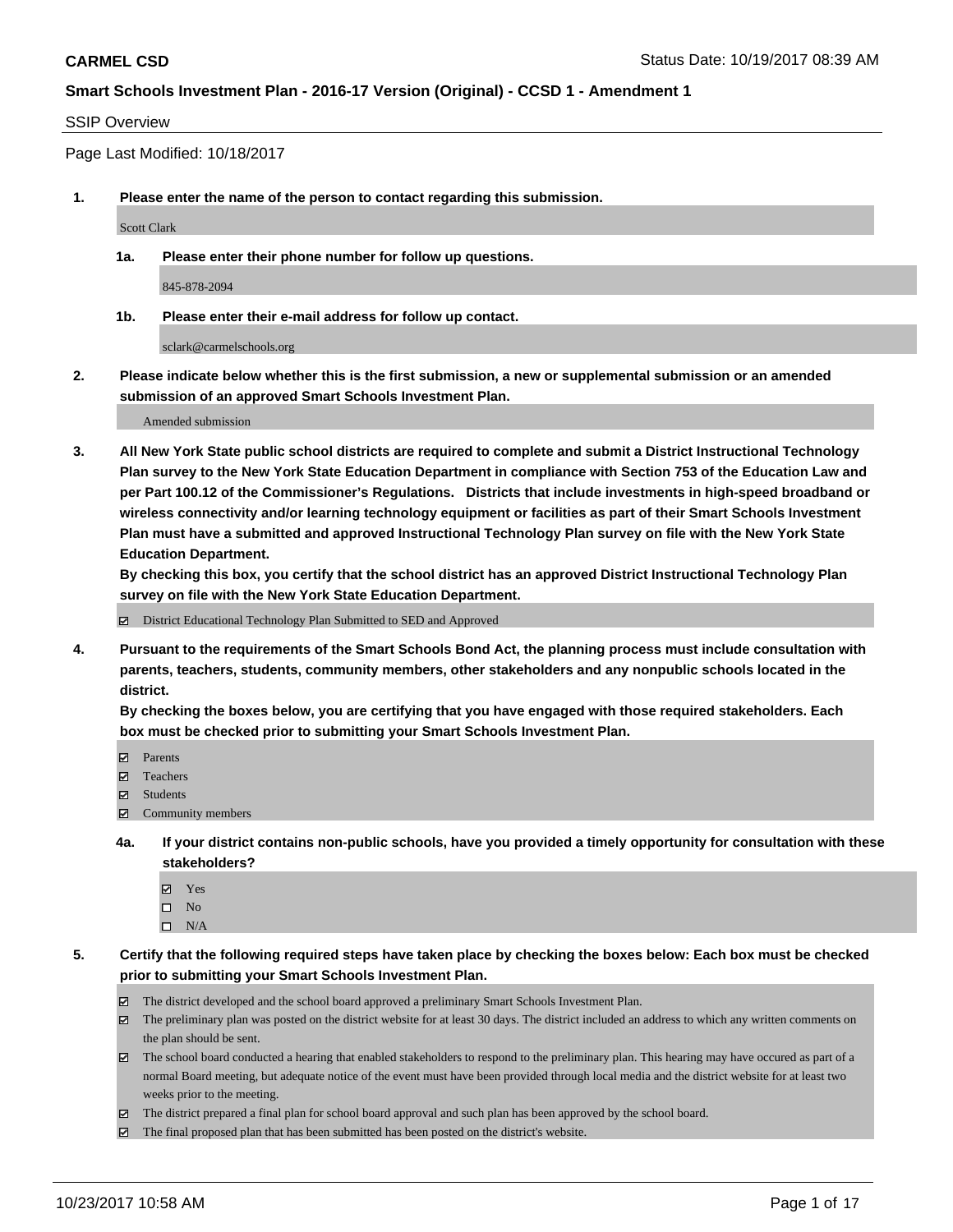SSIP Overview

Page Last Modified: 10/18/2017

**5a. Please upload the proposed Smart Schools Investment Plan (SSIP) that was posted on the district's website, along with any supporting materials. Note that this should be different than your recently submitted Educational Technology Survey. The Final SSIP, as approved by the School Board, should also be posted on the website and remain there during the course of the projects contained therein.**

CCSD SSIP AMD 1.pdf

**5b. Enter the webpage address where the final Smart Schools Investment Plan is posted. The Plan should remain posted for the life of the included projects.**

https://echalk-slate-prod.s3.amazonaws.com/private/groups/4138/resources/849e72b8-5497-4a14-94c8- 370eea90a6cc?AWSAccessKeyId=AKIAJSZKIBPXGFLSZTYQ&Expires=1818261130&response-cache-control=private%2C%20maxage%3D31536000&response-contentdisposition=%3Bfilename%3D%22Smart%2520Schools%2520Investment%2520Plan%2520Carmel%2520CSD%25208-15- 17%2520amended.pdf%22&response-content-type=application%2Fpdf&Signature=yci%2FZFStoi7I17cz6CkatATjjS0%3D

**6. Please enter an estimate of the total number of students and staff that will benefit from this Smart Schools Investment Plan based on the cumulative projects submitted to date.**

5,000

**7. An LEA/School District may partner with one or more other LEA/School Districts to form a consortium to pool Smart Schools Bond Act funds for a project that meets all other Smart School Bond Act requirements. Each school district participating in the consortium will need to file an approved Smart Schools Investment Plan for the project and submit a signed Memorandum of Understanding that sets forth the details of the consortium including the roles of each respective district.**

 $\Box$  The district plans to participate in a consortium to partner with other school district(s) to implement a Smart Schools project.

**8. Please enter the name and 6-digit SED Code for each LEA/School District participating in the Consortium.**

| <b>Partner LEA/District</b> | <b>ISED BEDS Code</b> |
|-----------------------------|-----------------------|
| (No Response)               | (No Response)         |

**9. Please upload a signed Memorandum of Understanding with all of the participating Consortium partners.**

(No Response)

**10. Your district's Smart Schools Bond Act Allocation is:**

\$2,434,123

**11. Enter the budget sub-allocations by category that you are submitting for approval at this time. If you are not budgeting SSBA funds for a category, please enter 0 (zero.) If the value entered is \$0, you will not be required to complete that survey question.**

|                                       | Sub-<br>Allocations |
|---------------------------------------|---------------------|
| <b>School Connectivity</b>            | 0                   |
| Connectivity Projects for Communities |                     |
| Classroom Technology                  | $-40$               |
| Pre-Kindergarten Classrooms           | $\left($            |
| Replace Transportable Classrooms      | O                   |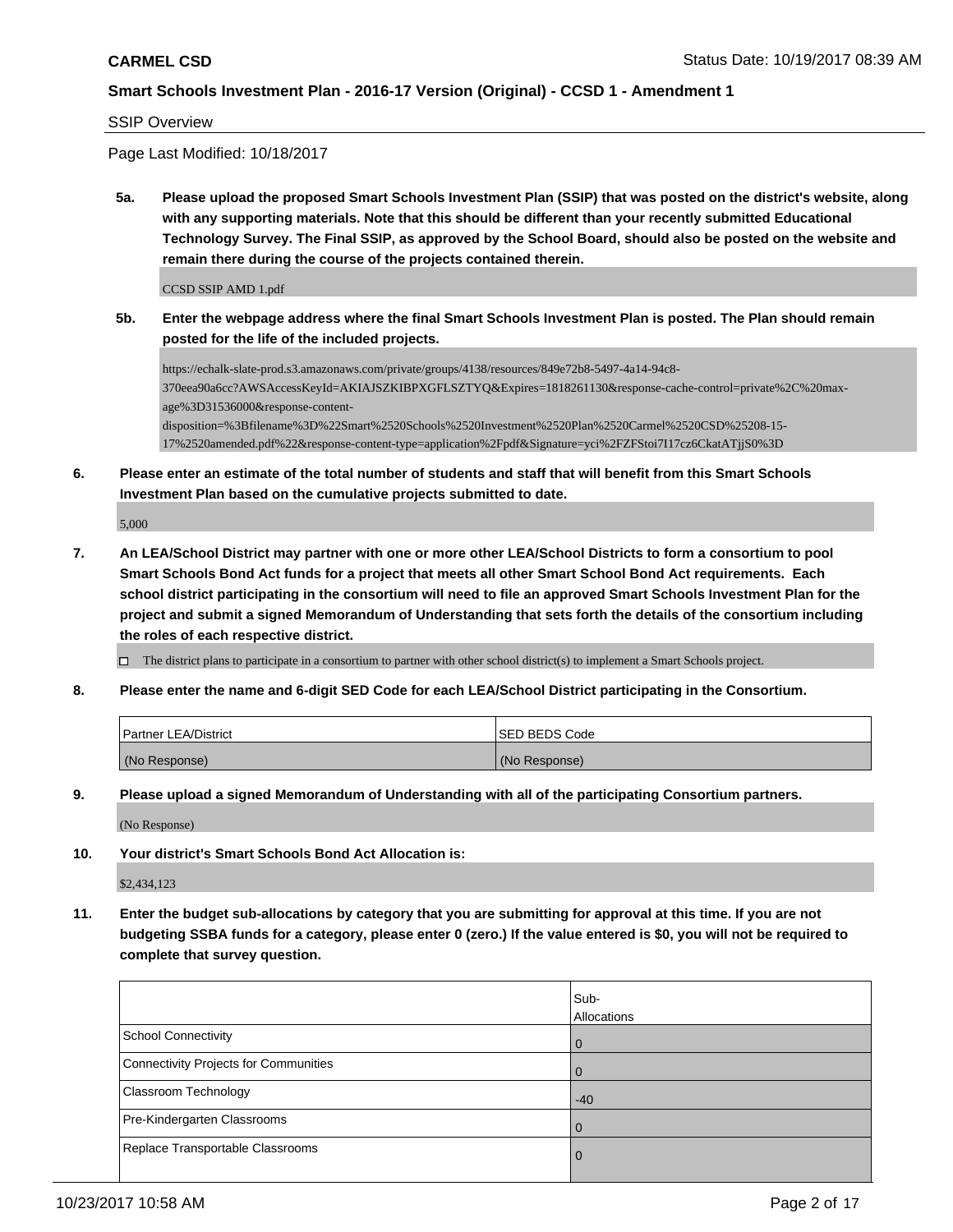SSIP Overview

Page Last Modified: 10/18/2017

|                                    | Sub-<br><b>Allocations</b> |
|------------------------------------|----------------------------|
| <b>High-Tech Security Features</b> | 0                          |
| <b>Totals:</b>                     | $-40$                      |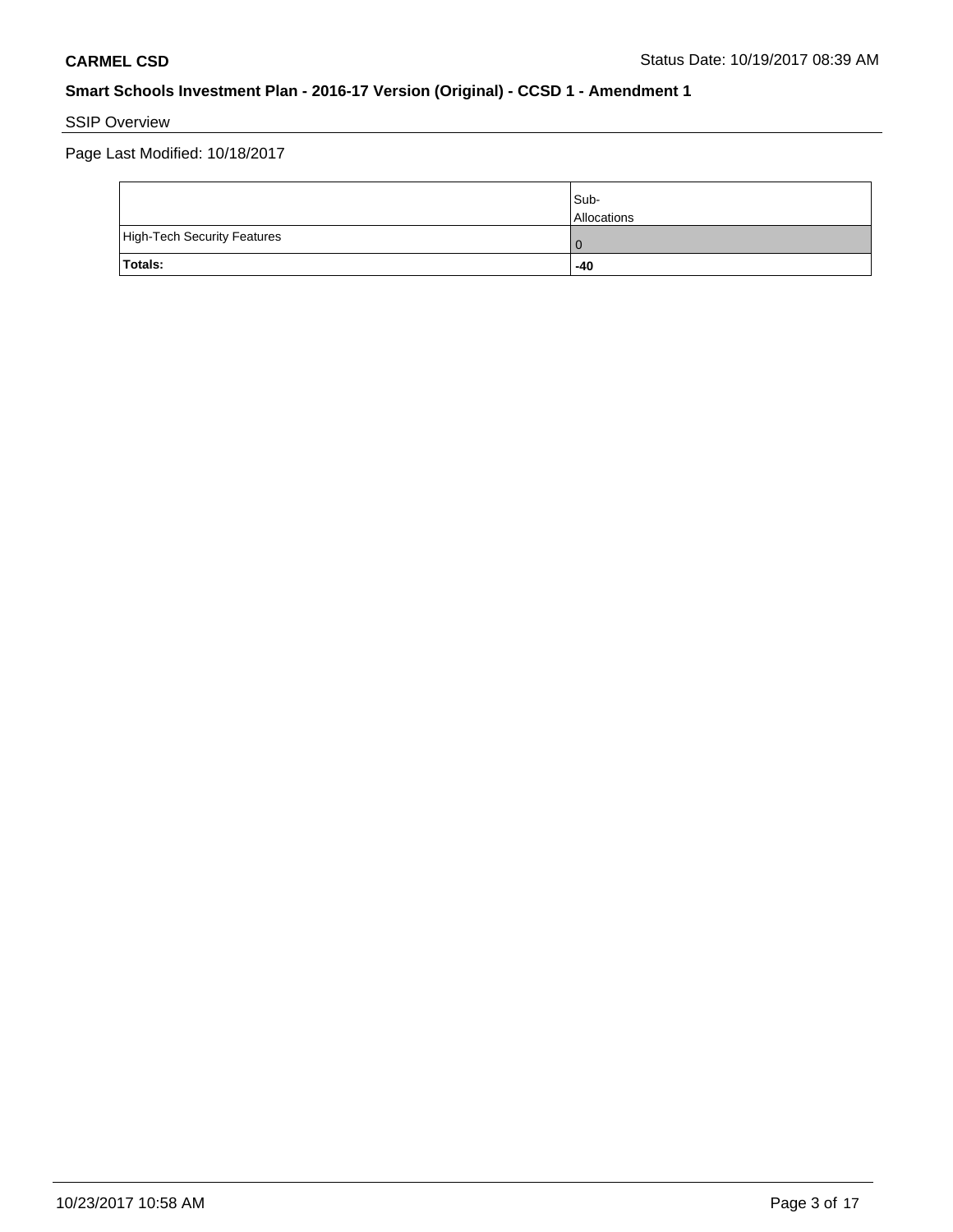#### School Connectivity

Page Last Modified: 09/05/2017

- **1. In order for students and faculty to receive the maximum benefit from the technology made available under the Smart Schools Bond Act, their school buildings must possess sufficient connectivity infrastructure to ensure that devices can be used during the school day. Smart Schools Investment Plans must demonstrate that:**
	- **sufficient infrastructure that meets the Federal Communications Commission's 100 Mbps per 1,000 students standard currently exists in the buildings where new devices will be deployed, or**
	- **is a planned use of a portion of Smart Schools Bond Act funds, or**
	- **is under development through another funding source.**

**Smart Schools Bond Act funds used for technology infrastructure or classroom technology investments must increase the number of school buildings that meet or exceed the minimum speed standard of 100 Mbps per 1,000 students and staff within 12 months. This standard may be met on either a contracted 24/7 firm service or a "burstable" capability. If the standard is met under the burstable criteria, it must be:**

**1. Specifically codified in a service contract with a provider, and**

**2. Guaranteed to be available to all students and devices as needed, particularly during periods of high demand, such as computer-based testing (CBT) periods.**

**Please describe how your district already meets or is planning to meet this standard within 12 months of plan submission.**

(No Response)

**1a. If a district believes that it will be impossible to meet this standard within 12 months, it may apply for a waiver of this requirement, as described on the Smart Schools website. The waiver must be filed and approved by SED prior to submitting this survey.**

**2. Connectivity Speed Calculator (Required)**

|                         | l Number of<br>Students | Multiply by<br>100 Kbps | Divide by 1000 Current Speed<br>to Convert to<br>Required<br>Speed in Mb | lin Mb           | Expected<br>Speed to be<br>Attained Within Required<br>12 Months | <b>Expected Date</b><br>When<br>Speed Will be<br>Met |
|-------------------------|-------------------------|-------------------------|--------------------------------------------------------------------------|------------------|------------------------------------------------------------------|------------------------------------------------------|
| <b>Calculated Speed</b> | (No<br>Response)        | (No Response)           | (No<br>Response)                                                         | (No<br>Response) | (No<br>Response)                                                 | (No<br>Response)                                     |

**3. Describe how you intend to use Smart Schools Bond Act funds for high-speed broadband and/or wireless connectivity projects in school buildings.**

(No Response)

**4. Describe the linkage between the district's District Instructional Technology Plan and the proposed projects. (There should be a link between your response to this question and your response to Question 1 in Part E. Curriculum and Instruction "What are the district's plans to use digital connectivity and technology to improve teaching and learning?)**

(No Response)

 $\Box$  By checking this box, you are certifying that the school district has an approved waiver of this requirement on file with the New York State Education Department.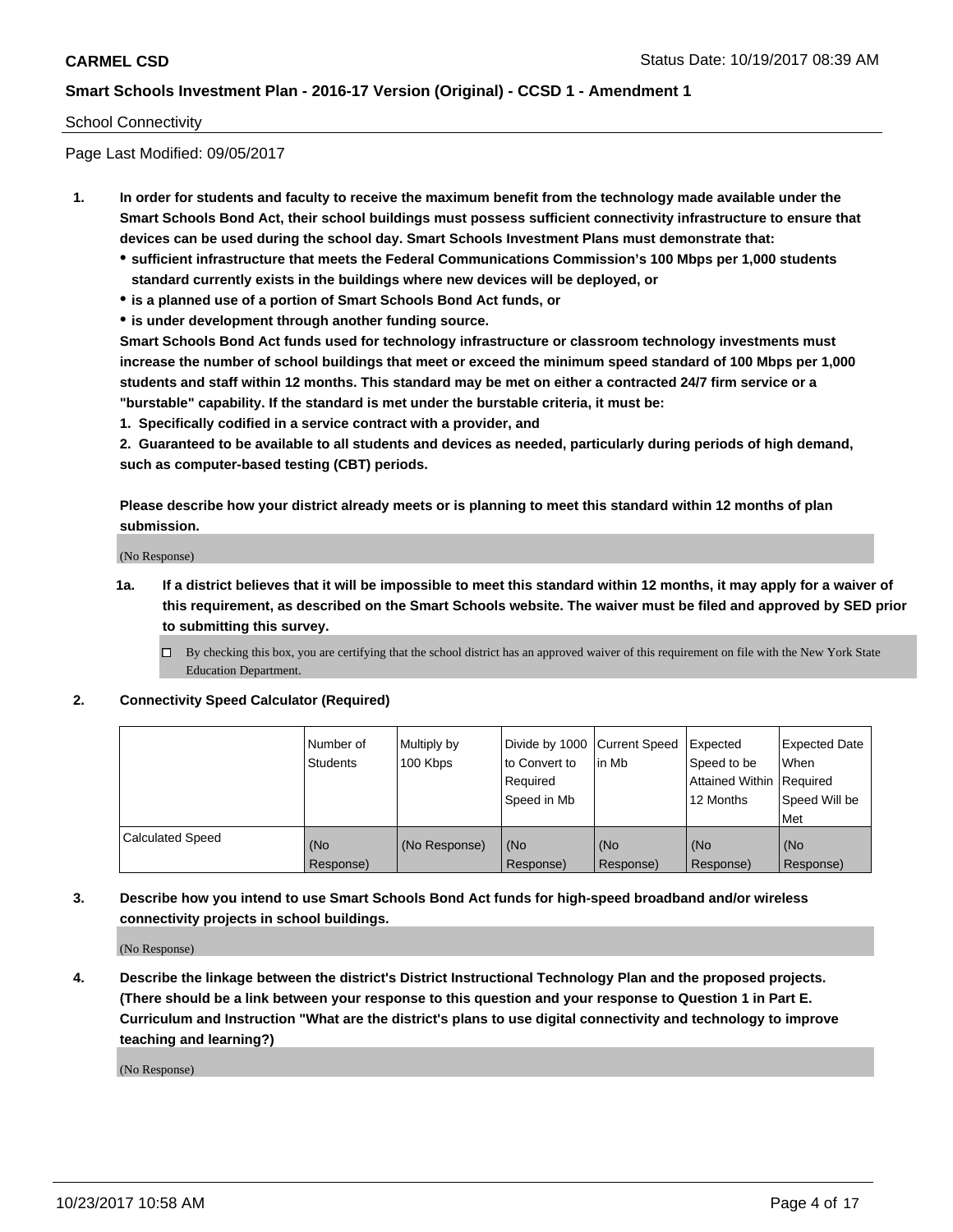#### School Connectivity

Page Last Modified: 09/05/2017

**5. If the district wishes to have students and staff access the Internet from wireless devices within the school building, or in close proximity to it, it must first ensure that it has a robust Wi-Fi network in place that has sufficient bandwidth to meet user demand.**

**Please describe how you have quantified this demand and how you plan to meet this demand.**

(No Response)

**6. As indicated on Page 5 of the guidance, the Office of Facilities Planning will have to conduct a preliminary review of all capital projects, including connectivity projects.**

**Please indicate on a separate row each project number given to you by the Office of Facilities Planning.**

| Project Number |  |
|----------------|--|
|                |  |
|                |  |
|                |  |
|                |  |
| (No Response)  |  |
|                |  |
|                |  |

**7. Certain high-tech security and connectivity infrastructure projects may be eligible for an expedited review process as determined by the Office of Facilities Planning.**

**Was your project deemed eligible for streamlined review?**

(No Response)

**8. Include the name and license number of the architect or engineer of record.**

| Name          | License Number |
|---------------|----------------|
| (No Response) | (No Response)  |

**9. If you are submitting an allocation for School Connectivity complete this table.**

**Note that the calculated Total at the bottom of the table must equal the Total allocation for this category that you entered in the SSIP Overview overall budget.** 

|                                            | Sub-          |
|--------------------------------------------|---------------|
|                                            | Allocation    |
| Network/Access Costs                       | (No Response) |
| <b>Outside Plant Costs</b>                 | (No Response) |
| School Internal Connections and Components | (No Response) |
| <b>Professional Services</b>               | (No Response) |
| Testing                                    | (No Response) |
| <b>Other Upfront Costs</b>                 | (No Response) |
| <b>Other Costs</b>                         | (No Response) |
| Totals:                                    | 0             |

**10. Please detail the type, quantity, per unit cost and total cost of the eligible items under each sub-category. This is especially important for any expenditures listed under the "Other" category. All expenditures must be eligible for tax-exempt financing to be reimbursed through the SSBA. Sufficient detail must be provided so that we can verify this is the case. If you have any questions, please contact us directly through smartschools@nysed.gov. NOTE: Wireless Access Points should be included in this category, not under Classroom Educational Technology,**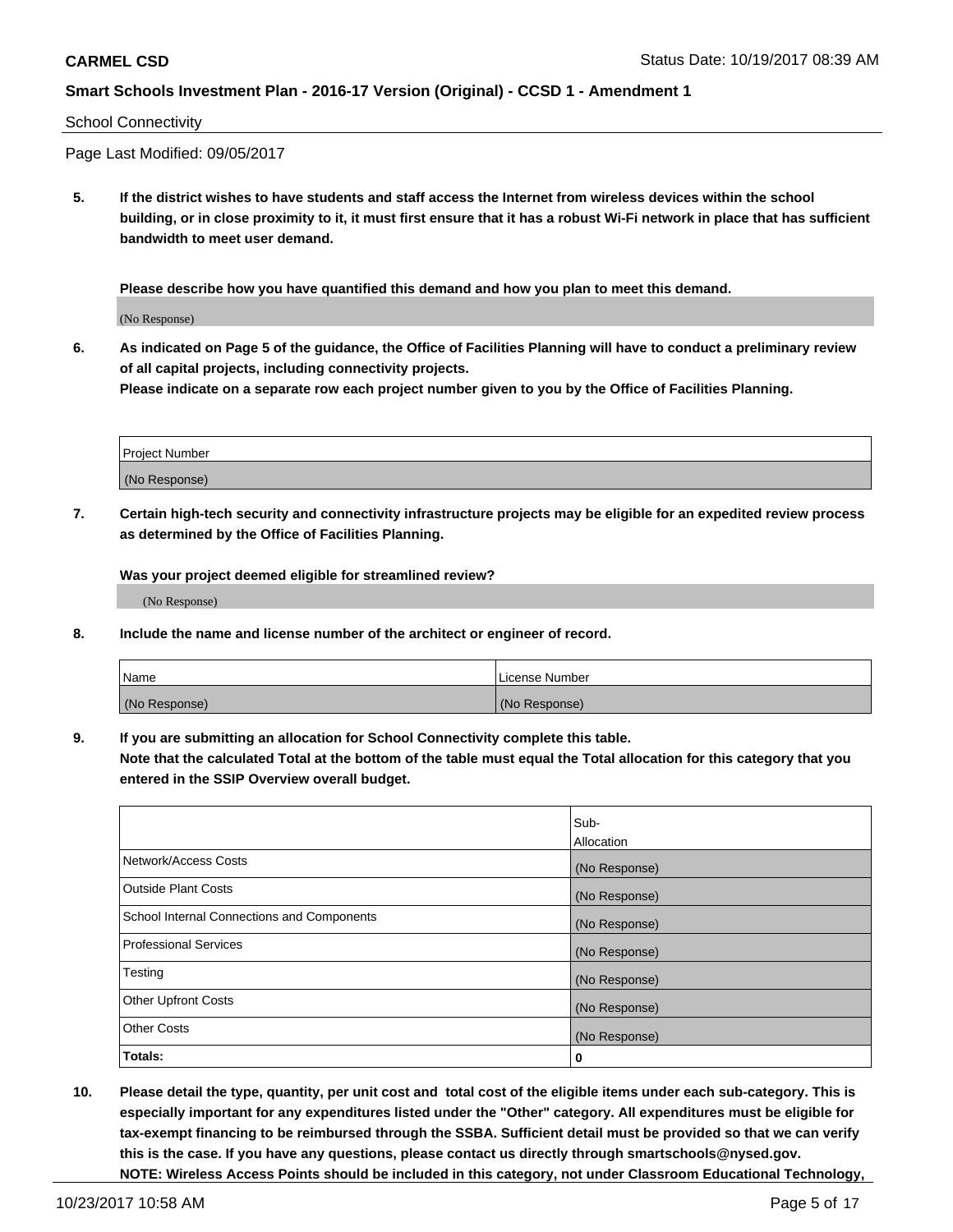School Connectivity

Page Last Modified: 09/05/2017

## **except those that will be loaned/purchased for nonpublic schools. Add rows under each sub-category for additional items, as needed.**

| Select the allowable expenditure | Item to be purchased | Quantity      | Cost per Item | <b>Total Cost</b> |
|----------------------------------|----------------------|---------------|---------------|-------------------|
| type.                            |                      |               |               |                   |
| Repeat to add another item under |                      |               |               |                   |
| each type.                       |                      |               |               |                   |
| (No Response)                    | (No Response)        | (No Response) | (No Response) | (No Response)     |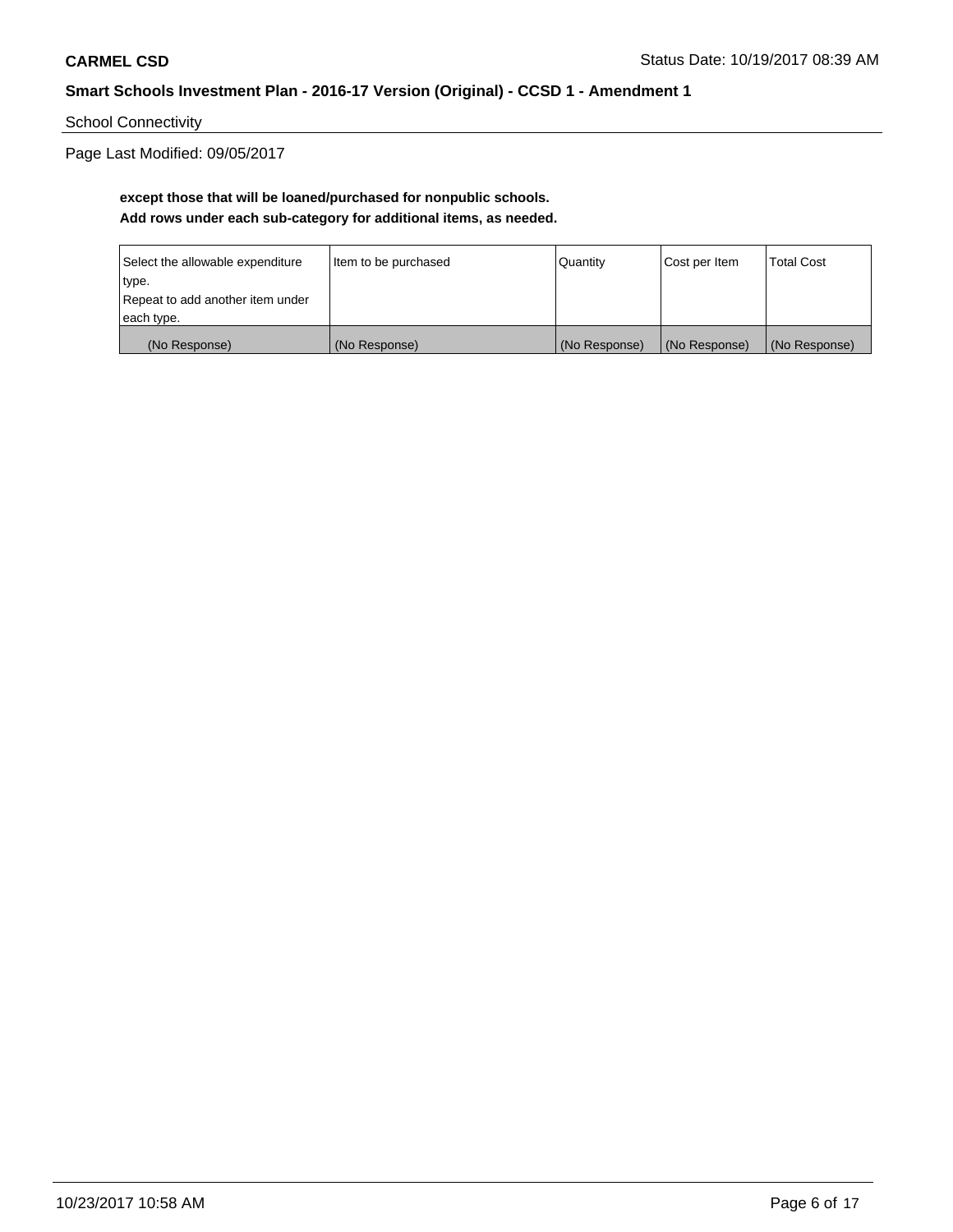Community Connectivity (Broadband and Wireless)

Page Last Modified: 09/01/2017

**1. Describe how you intend to use Smart Schools Bond Act funds for high-speed broadband and/or wireless connectivity projects in the community.**

(No Response)

**2. Please describe how the proposed project(s) will promote student achievement and increase student and/or staff access to the Internet in a manner that enhances student learning and/or instruction outside of the school day and/or school building.**

(No Response)

**3. Community connectivity projects must comply with all the necessary local building codes and regulations (building and related permits are not required prior to plan submission).**

 $\Box$  I certify that we will comply with all the necessary local building codes and regulations.

**4. Please describe the physical location of the proposed investment.**

(No Response)

**5. Please provide the initial list of partners participating in the Community Connectivity Broadband Project, along with their Federal Tax Identification (Employer Identification) number.**

| <b>Project Partners</b> | l Federal ID # |
|-------------------------|----------------|
| (No Response)           | (No Response)  |

**6. If you are submitting an allocation for Community Connectivity, complete this table. Note that the calculated Total at the bottom of the table must equal the Total allocation for this category that you entered in the SSIP Overview overall budget.**

|                                    | Sub-Allocation |
|------------------------------------|----------------|
| Network/Access Costs               | (No Response)  |
| <b>Outside Plant Costs</b>         | (No Response)  |
| <b>Tower Costs</b>                 | (No Response)  |
| <b>Customer Premises Equipment</b> | (No Response)  |
| <b>Professional Services</b>       | (No Response)  |
| Testing                            | (No Response)  |
| <b>Other Upfront Costs</b>         | (No Response)  |
| <b>Other Costs</b>                 | (No Response)  |
| Totals:                            | 0              |

**7. Please detail the type, quantity, per unit cost and total cost of the eligible items under each sub-category. This is especially important for any expenditures listed under the "Other" category. All expenditures must be capital-bond eligible to be reimbursed through the SSBA. If you have any questions, please contact us directly through smartschools@nysed.gov.**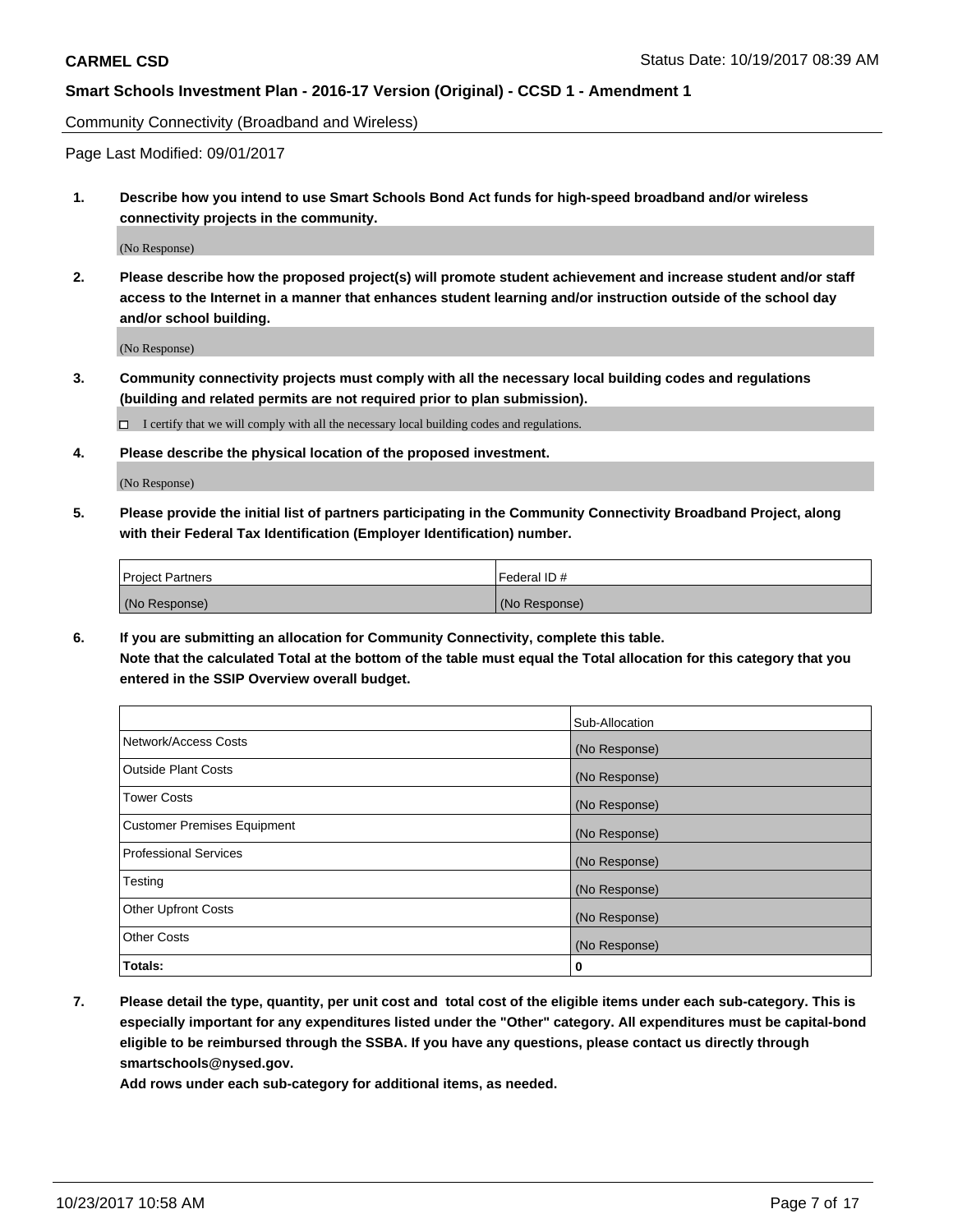Community Connectivity (Broadband and Wireless)

Page Last Modified: 09/01/2017

| Select the allowable expenditure<br>type.<br>Repeat to add another item under | Item to be purchased | Quantity      | Cost per Item | <b>Total Cost</b> |
|-------------------------------------------------------------------------------|----------------------|---------------|---------------|-------------------|
| each type.                                                                    |                      |               |               |                   |
| (No Response)                                                                 | (No Response)        | (No Response) | (No Response) | (No Response)     |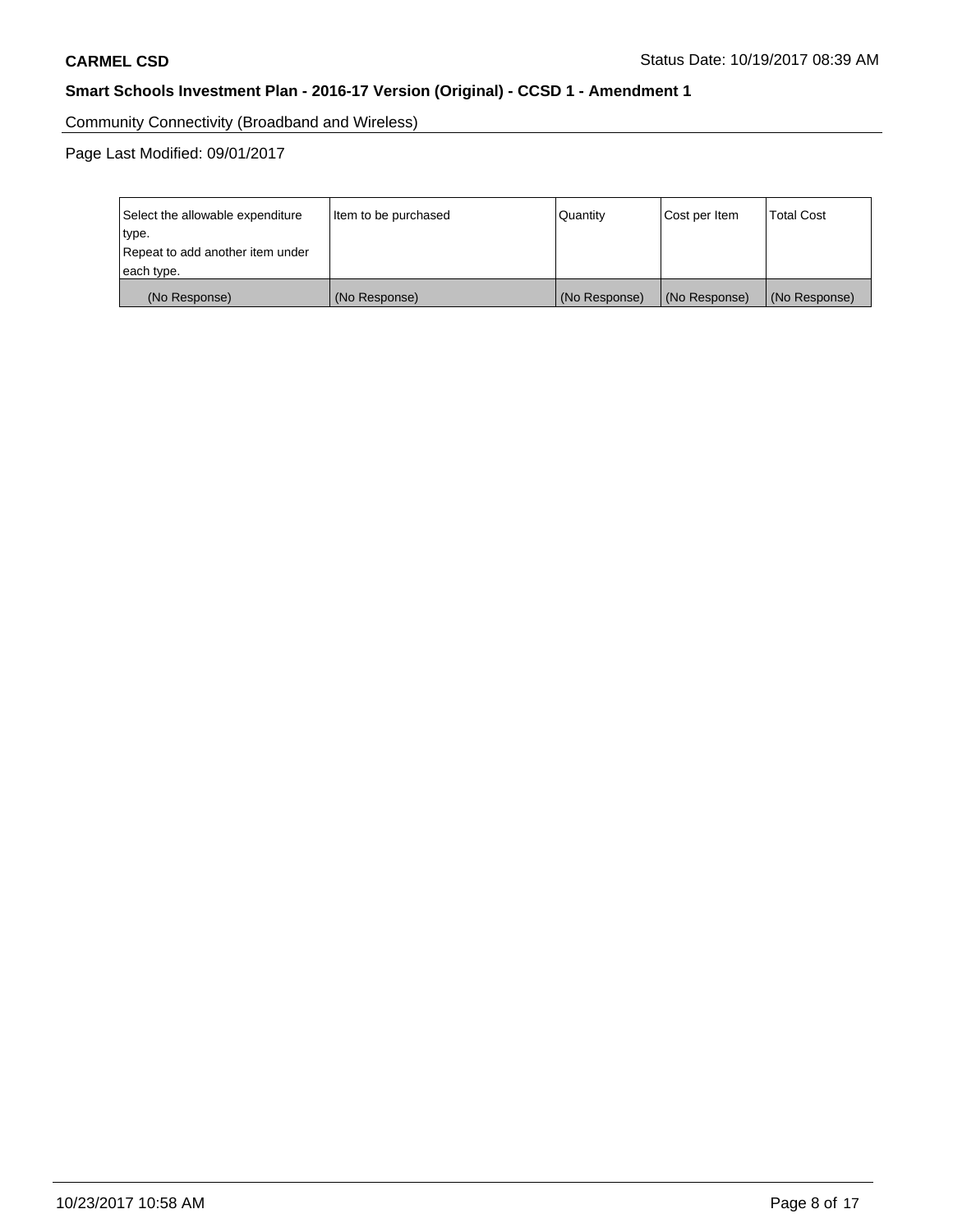#### Classroom Learning Technology

Page Last Modified: 10/17/2017

**1. In order for students and faculty to receive the maximum benefit from the technology made available under the Smart Schools Bond Act, their school buildings must possess sufficient connectivity infrastructure to ensure that devices can be used during the school day. Smart Schools Investment Plans must demonstrate that sufficient infrastructure that meets the Federal Communications Commission's 100 Mbps per 1,000 students standard currently exists in the buildings where new devices will be deployed, or is a planned use of a portion of Smart Schools Bond Act funds, or is under development through another funding source.**

**Smart Schools Bond Act funds used for technology infrastructure or classroom technology investments must increase the number of school buildings that meet or exceed the minimum speed standard of 100 Mbps per 1,000 students and staff within 12 months. This standard may be met on either a contracted 24/7 firm service or a "burstable" capability. If the standard is met under the burstable criteria, it must be:**

**1. Specifically codified in a service contract with a provider, and**

**2. Guaranteed to be available to all students and devices as needed, particularly during periods of high demand, such as computer-based testing (CBT) periods.**

**Please describe how your district already meets or is planning to meet this standard within 12 months of plan submission.**

(No Response)

- **1a. If a district believes that it will be impossible to meet this standard within 12 months, it may apply for a waiver of this requirement, as described on the Smart Schools website. The waiver must be filed and approved by SED prior to submitting this survey.**
	- $\Box$  By checking this box, you are certifying that the school district has an approved waiver of this requirement on file with the New York State Education Department.
- **2. Connectivity Speed Calculator (Required)**

|                         | Number of<br>Students | Multiply by<br>100 Kbps | Divide by 1000 Current Speed<br>to Convert to<br>Required<br>Speed in Mb | l in Mb          | Expected<br>Speed to be<br>Attained Within   Required<br>12 Months | <b>Expected Date</b><br>When<br>Speed Will be<br><b>Met</b> |
|-------------------------|-----------------------|-------------------------|--------------------------------------------------------------------------|------------------|--------------------------------------------------------------------|-------------------------------------------------------------|
| <b>Calculated Speed</b> | (No<br>Response)      | (No Response)           | (No<br>Response)                                                         | (No<br>Response) | (No<br>Response)                                                   | (No<br>Response)                                            |

**3. If the district wishes to have students and staff access the Internet from wireless devices within the school building, or in close proximity to it, it must first ensure that it has a robust Wi-Fi network in place that has sufficient bandwidth to meet user demand.**

**Please describe how you have quantified this demand and how you plan to meet this demand.**

(No Response)

**4. All New York State public school districts are required to complete and submit an Instructional Technology Plan survey to the New York State Education Department in compliance with Section 753 of the Education Law and per Part 100.12 of the Commissioner's Regulations.**

**Districts that include educational technology purchases as part of their Smart Schools Investment Plan must have a submitted and approved Instructional Technology Plan survey on file with the New York State Education Department.**

By checking this box, you are certifying that the school district has an approved Instructional Technology Plan survey on file with the New York State Education Department.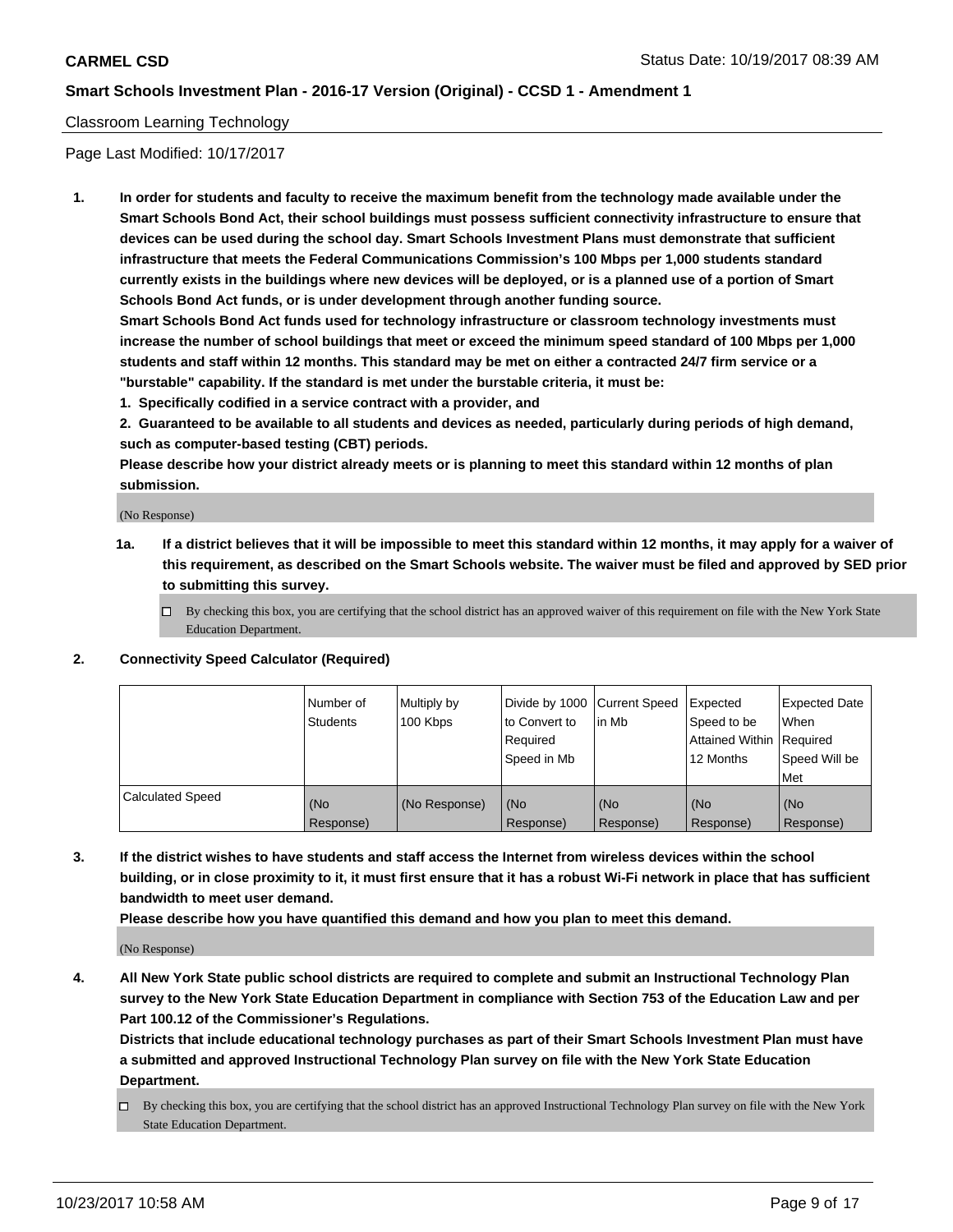#### Classroom Learning Technology

Page Last Modified: 10/17/2017

**5. Describe the devices you intend to purchase and their compatibility with existing or planned platforms or systems. Specifically address the adequacy of each facility's electrical, HVAC and other infrastructure necessary to install and support the operation of the planned technology.**

The Carmel Central School District Technology plan approved by NYSED requires an amendment from the initial plan for the following reasons.

- 1. The district has changed direction and is moving towards a one to one initiative.
- 2. Technology has changed. Such as whiteboards and projectors will be interactive display panels and wireless display.

3. Technology pricing has changed.

4. Some items were purchased from regular funds and no longer needed.

| <b>Computer Desktops</b>          | Desktop Computers for Instructional Devices to support delivery of rich<br>content.                                                                                                                       |
|-----------------------------------|-----------------------------------------------------------------------------------------------------------------------------------------------------------------------------------------------------------|
| Interactive Display Panels        | Interactive Display panels provide a vehicle to provide engaging<br>instructional content and motivate students with rich content from<br>multiple sources                                                |
| <b>Computer Servers</b>           | Technology to support the instruction facilitating the routing and storage<br>of content materials, flow of connectivity and content from the web to<br>support rich-content instruction in the classroom |
| <b>Laptop Computers</b>           | Mobile Instructional Devices to support delivery of rich content and<br>anytime, anywhere learning.                                                                                                       |
| <b>Charging Carts</b>             | Charging Carts for instructional devices                                                                                                                                                                  |
| <b>Wireless Projectors</b>        | Projection units to support instruction as display devices                                                                                                                                                |
| <b>Epilog Zing Laser Engraver</b> | 30-Watt laser engraver for STEAM Classroom Lab                                                                                                                                                            |
| <b>BOFA AD Fume extractors</b>    | Fume extractor for STEAM Classroom Lab                                                                                                                                                                    |
| Roland 24" Pro Vinyl Cutter       | Engineering grade vinyl cutter for STEAM Classroom Lab                                                                                                                                                    |

- **6. Describe how the proposed technology purchases will:**
	- **> enhance differentiated instruction;**
	- **> expand student learning inside and outside the classroom;**
	- **> benefit students with disabilities and English language learners; and**
	- **> contribute to the reduction of other learning gaps that have been identified within the district.**

**The expectation is that districts will place a priority on addressing the needs of students who struggle to succeed in a rigorous curriculum. Responses in this section should specifically address this concern and align with the district's Instructional Technology Plan (in particular Question 2 of E. Curriculum and Instruction: "Does the district's instructional technology plan address the needs of students with disabilities to ensure equitable access to instruction, materials and assessments?" and Question 3 of the same section: "Does the district's instructional technology plan address the provision of assistive technology specifically for students with disabilities to ensure access to and participation in the general curriculum?"**

(No Response)

**7. Where appropriate, describe how the proposed technology purchases will enhance ongoing communication with parents and other stakeholders and help the district facilitate technology-based regional partnerships, including distance learning and other efforts.**

(No Response)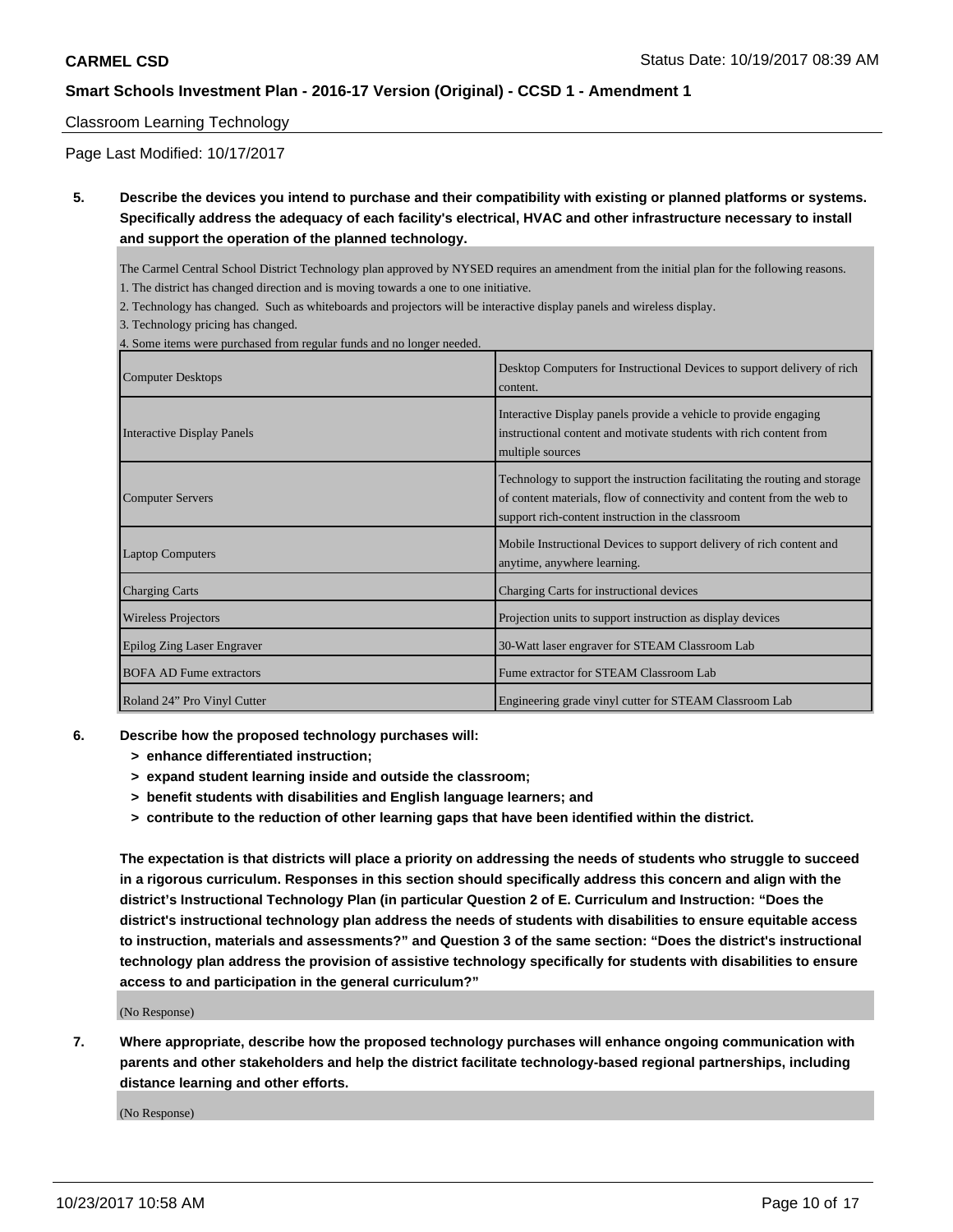#### Classroom Learning Technology

Page Last Modified: 10/17/2017

**8. Describe the district's plan to provide professional development to ensure that administrators, teachers and staff can employ the technology purchased to enhance instruction successfully.**

**Note: This response should be aligned and expanded upon in accordance with your district's response to Question 1 of F. Professional Development of your Instructional Technology Plan: "Please provide a summary of professional development offered to teachers and staff, for the time period covered by this plan, to support technology to enhance teaching and learning. Please include topics, audience and method of delivery within your summary."**

(No Response)

**9. Districts must contact the SUNY/CUNY teacher preparation program that supplies the largest number of the district's new teachers to request advice on innovative uses and best practices at the intersection of pedagogy and educational technology.**

**9a. Please enter the name of the SUNY or CUNY Institution that you contacted.**

(No Response)

**9b. Enter the primary Institution phone number.**

(No Response)

**9c. Enter the name of the contact person with whom you consulted and/or will be collaborating with on innovative uses of technology and best practices.**

(No Response)

**10. A district whose Smart Schools Investment Plan proposes the purchase of technology devices and other hardware must account for nonpublic schools in the district.**

**Are there nonpublic schools within your school district?**

Yes

 $\square$  No

**10a. Describe your plan to loan purchased hardware to nonpublic schools within your district. The plan should use your district's nonpublic per-student loan amount calculated below, within the framework of the guidance. Please enter the date by which nonpublic schools must request classroom technology items. Also, specify in your response the devices that the nonpublic schools have requested, as well as in the in the Budget and the Expenditure Table at the end of the page.**

Due to the changes since the approval of NYSED the nonpublic schools would like one-to-one devices such as netbooks instead of desktops and servers. This is due to the technology changing, reduced price of technology, and items that they have replaced already. These changes have resulted in \$52.00 less being allocated to non-public schools in the district. The district is still allocating above the requirement from the approved plan.

**10b. A final Smart Schools Investment Plan cannot be approved until school authorities have adopted regulations specifying the date by which requests from nonpublic schools for the purchase and loan of Smart Schools Bond Act classroom technology must be received by the district.**

 $\boxtimes$  By checking this box, you certify that you have such a plan and associated regulations in place that have been made public.

**11. Nonpublic Classroom Technology Loan Calculator The Smart Schools Bond Act provides that any Classroom Learning Technology purchases made using Smart**

 $\Box$  By checking this box, you certify that you have contacted the SUNY/CUNY teacher preparation program that supplies the largest number of your new teachers to request advice on these issues.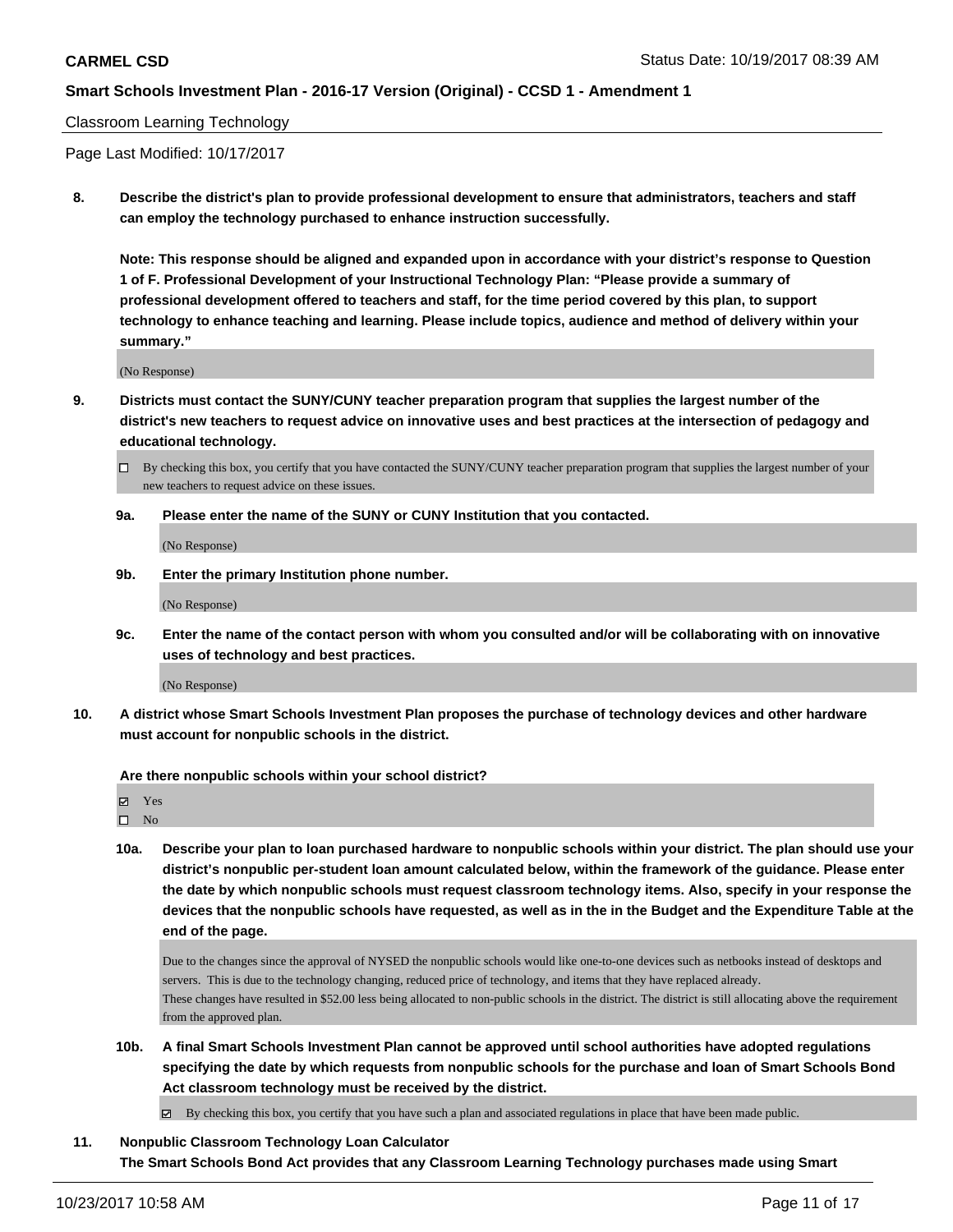#### Classroom Learning Technology

Page Last Modified: 10/17/2017

**Schools funds shall be lent, upon request, to nonpublic schools in the district. However, no school district shall be required to loan technology in amounts greater than the total obtained and spent on technology pursuant to the Smart Schools Bond Act and the value of such loan may not exceed the total of \$250 multiplied by the nonpublic school enrollment in the base year at the time of enactment. See:**

#### **http://www.p12.nysed.gov/mgtserv/smart\_schools/docs/Smart\_Schools\_Bond\_Act\_Guidance\_04.27.15\_Final.pdf.**

|                                     | 1. Classroom<br>Technology<br>Sub-allocation | l 2. Public<br>Enrollment<br>$(2014-15)$                                                      | 3. Nonpublic<br>l Enrollment<br>(2014-15) | l 4. Sum of<br>l Public and<br>l Nonpublic<br>l Enrollment | 15. Total Per<br>Pupil Sub-<br>lallocation | l 6. Total<br>Nonpublic Loan<br>Amount |
|-------------------------------------|----------------------------------------------|-----------------------------------------------------------------------------------------------|-------------------------------------------|------------------------------------------------------------|--------------------------------------------|----------------------------------------|
| Calculated Nonpublic Loan<br>Amount |                                              | (No Response)   (No Response)   (No Response)   (No Response)   (No Response)   (No Response) |                                           |                                                            |                                            |                                        |

**12. To ensure the sustainability of technology purchases made with Smart Schools funds, districts must demonstrate a long-term plan to maintain and replace technology purchases supported by Smart Schools Bond Act funds. This sustainability plan shall demonstrate a district's capacity to support recurring costs of use that are ineligible for Smart Schools Bond Act funding such as device maintenance, technical support, Internet and wireless fees, maintenance of hotspots, staff professional development, building maintenance and the replacement of incidental items. Further, such a sustainability plan shall include a long-term plan for the replacement of purchased devices and equipment at the end of their useful life with other funding sources.**

By checking this box, you certify that the district has a sustainability plan as described above.

**13. Districts must ensure that devices purchased with Smart Schools Bond funds will be distributed, prepared for use, maintained and supported appropriately. Districts must maintain detailed device inventories in accordance with generally accepted accounting principles.**

By checking this box, you certify that the district has a distribution and inventory management plan and system in place.

**14. If you are submitting an allocation for Classroom Learning Technology complete this table. Note that the calculated Total at the bottom of the table must equal the Total allocation for this category that you entered in the SSIP Overview overall budget.**

|                          | Sub-Allocation |
|--------------------------|----------------|
| Interactive Whiteboards  | 134,040        |
| <b>Computer Servers</b>  | $-58,490$      |
| <b>Desktop Computers</b> | $-269,620$     |
| Laptop Computers         | 216,729        |
| <b>Tablet Computers</b>  | (No Response)  |
| <b>Other Costs</b>       | $-22,699$      |
| Totals:                  | -40            |

**15. Please detail the type, quantity, per unit cost and total cost of the eligible items under each sub-category. This is especially important for any expenditures listed under the "Other" category. All expenditures must be capital-bond eligible to be reimbursed through the SSBA. If you have any questions, please contact us directly through smartschools@nysed.gov.**

**Please specify in the "Item to be Purchased" field which specific expenditures and items are planned to meet the district's nonpublic loan requirement, if applicable.**

**NOTE: Wireless Access Points that will be loaned/purchased for nonpublic schools should ONLY be included in**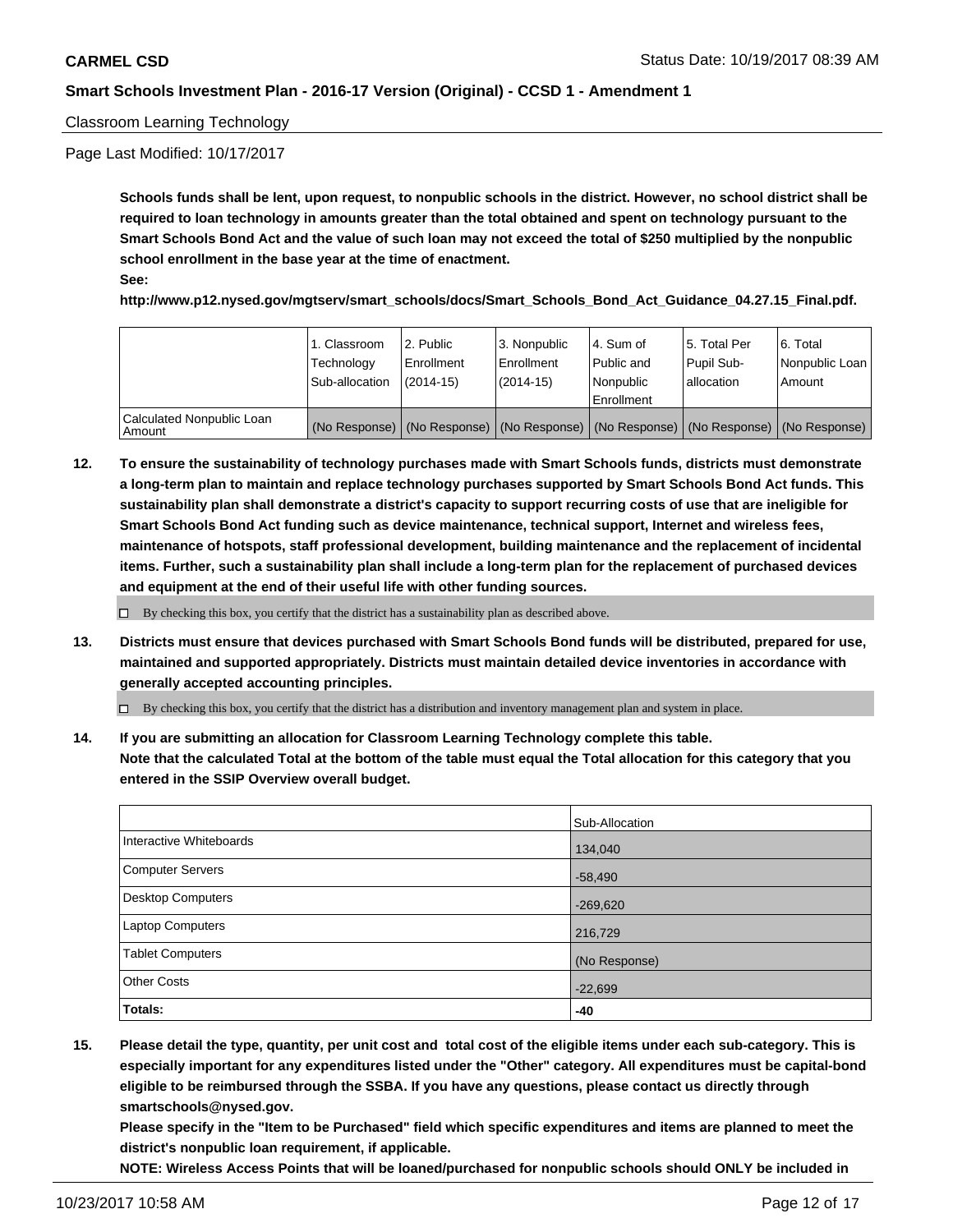## Classroom Learning Technology

Page Last Modified: 10/17/2017

## **this category, not under School Connectivity, where public school districts would list them. Add rows under each sub-category for additional items, as needed.**

| Select the allowable expenditure<br>type.<br>Repeat to add another item under<br>each type. | Item to be Purchased             | Quantity       | Cost per Item | <b>Total Cost</b> |
|---------------------------------------------------------------------------------------------|----------------------------------|----------------|---------------|-------------------|
| Interactive Whiteboards                                                                     | Smart Board M-600 Series 77      | $-20$          | 1,068         | $-21,360$         |
| Interactive Whiteboards                                                                     | Interactive Display Panels       | 50             | 3,108         | 155,400           |
| <b>Computer Servers</b>                                                                     | Dell Power Edge R730             | -5             | 8,745         | $-43,725$         |
| <b>Computer Servers</b>                                                                     | Dell Power Edge R730 NonPublic   | $-1$           | 14,765        | $-14,765$         |
| <b>Desktop Computers</b>                                                                    | Dell OptiPlex 7020               | $-499$         | 690           | $-344,310$        |
| <b>Laptop Computers</b>                                                                     | Dell Latitude E750               | $-150$         | 992           | $-148,800$        |
| <b>Laptop Computers</b>                                                                     | Thinkpad                         | $-395$         | 600           | $-237,000$        |
| <b>Other Costs</b>                                                                          | Bedford Charging Carts 30 unit   | $-12$          | 1,931         | $-23,172$         |
| <b>Other Costs</b>                                                                          | <b>Epson Projectors</b>          | $-20$          | 995           | $-19,900$         |
| <b>Other Costs</b>                                                                          | Dell Projectors 1510X            | $-30$          | 576           | $-17,280$         |
| <b>Other Costs</b>                                                                          | UPS Tripp lite 3000VA            | $-2$           | 999           | $-1,998$          |
| <b>Desktop Computers</b>                                                                    | Dell Optiplex 7020 nonpublic     | $-39$          | 690           | $-26,910$         |
| <b>Desktop Computers</b>                                                                    | <b>Personal Computers</b>        | 160            | 635           | 101,600           |
| <b>Other Costs</b>                                                                          | Dell Precision Workstation T3620 | $-4$           | 1,407         | $-5,628$          |
| <b>Laptop Computers</b>                                                                     | <b>Netbooks</b>                  | 1,294          | 389           | 503,366           |
| <b>Laptop Computers</b>                                                                     | Laptops                          | 60             | 959           | 57,540            |
| <b>Other Costs</b>                                                                          | Carts for 15 netbooks            | 58             | 363           | 21,054            |
| <b>Other Costs</b>                                                                          | Carts for 30 netbooks            | 21             | 510           | 10,710            |
| <b>Other Costs</b>                                                                          | Airtame Wireless for Projection  | 51             | 265           | 13,515            |
| <b>Laptop Computers</b>                                                                     | <b>Non-Public Netbooks</b>       | 100            | 389           | 38,900            |
| <b>Laptop Computers</b>                                                                     | Non-Public Netbooks              | $\overline{7}$ | 389           | 2,723             |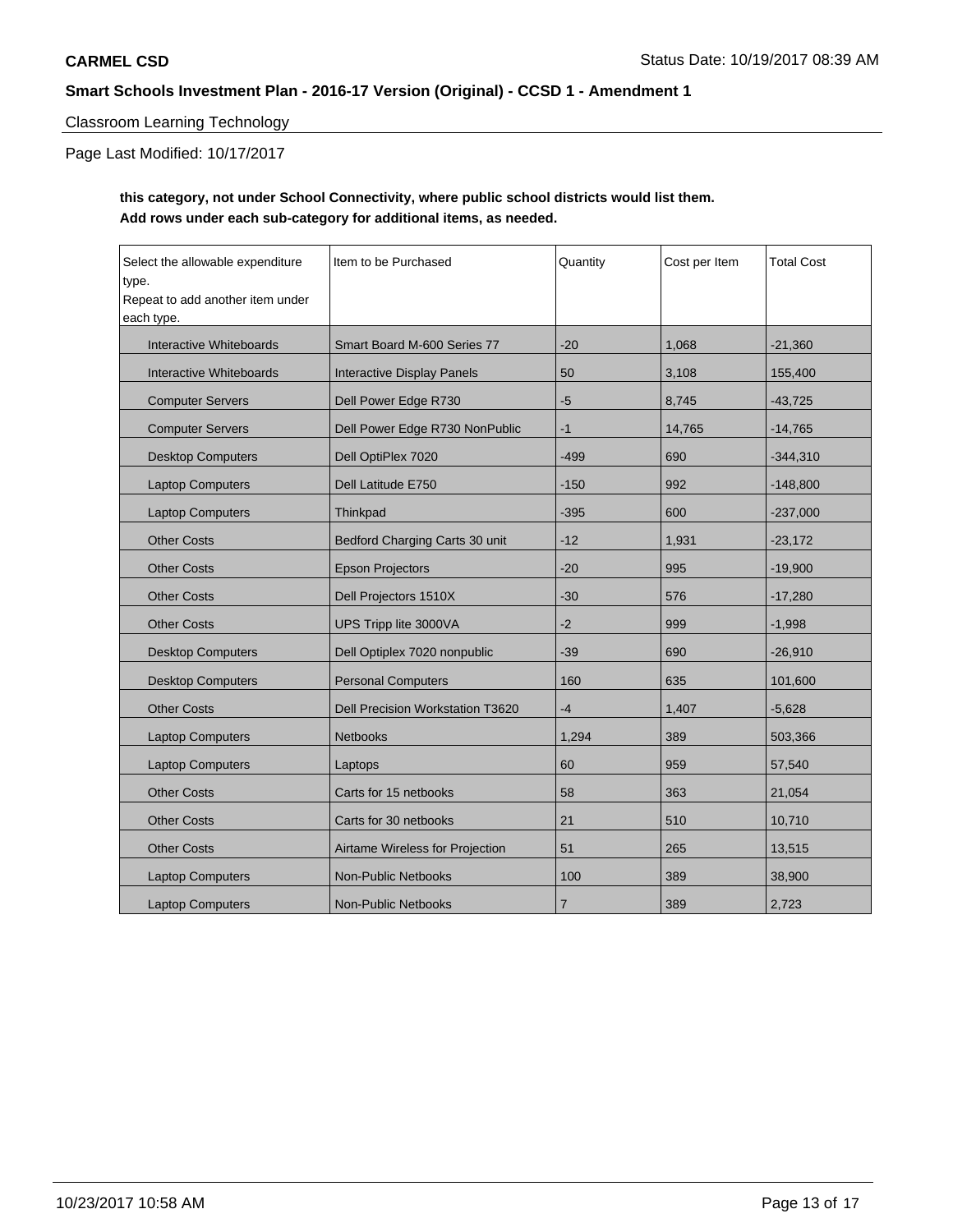#### Pre-Kindergarten Classrooms

Page Last Modified: 10/17/2017

**1. Provide information regarding how and where the district is currently serving pre-kindergarten students and justify the need for additional space with enrollment projections over 3 years.**

(No Response)

- **2. Describe the district's plan to construct, enhance or modernize education facilities to accommodate prekindergarten programs. Such plans must include:**
	- **Specific descriptions of what the district intends to do to each space;**
	- **An affirmation that pre-kindergarten classrooms will contain a minimum of 900 square feet per classroom;**
	- **The number of classrooms involved;**
	- **The approximate construction costs per classroom; and**

**- Confirmation that the space is district-owned or has a long-term lease that exceeds the probable useful life of the improvements.**

(No Response)

**3. Smart Schools Bond Act funds may only be used for capital construction costs. Describe the type and amount of additional funds that will be required to support ineligible ongoing costs (e.g. instruction, supplies) associated with any additional pre-kindergarten classrooms that the district plans to add.**

(No Response)

**4. All plans and specifications for the erection, repair, enlargement or remodeling of school buildings in any public school district in the State must be reviewed and approved by the Commissioner. Districts that plan capital projects using their Smart Schools Bond Act funds will undergo a Preliminary Review Process by the Office of Facilities Planning.**

**Please indicate on a separate row each project number given to you by the Office of Facilities Planning.**

| Project Number |  |
|----------------|--|
| (No Response)  |  |

**5. If you have made an allocation for Pre-Kindergarten Classrooms, complete this table.**

**Note that the calculated Total at the bottom of the table must equal the Total allocation for this category that you entered in the SSIP Overview overall budget.**

|                                          | Sub-Allocation |
|------------------------------------------|----------------|
| Construct Pre-K Classrooms               | (No Response)  |
| Enhance/Modernize Educational Facilities | (No Response)  |
| <b>Other Costs</b>                       | (No Response)  |
| <b>Totals:</b>                           | 0              |

**6. Please detail the type, quantity, per unit cost and total cost of the eligible items under each sub-category. This is especially important for any expenditures listed under the "Other" category. All expenditures must be capital-bond eligible to be reimbursed through the SSBA. If you have any questions, please contact us directly through smartschools@nysed.gov.**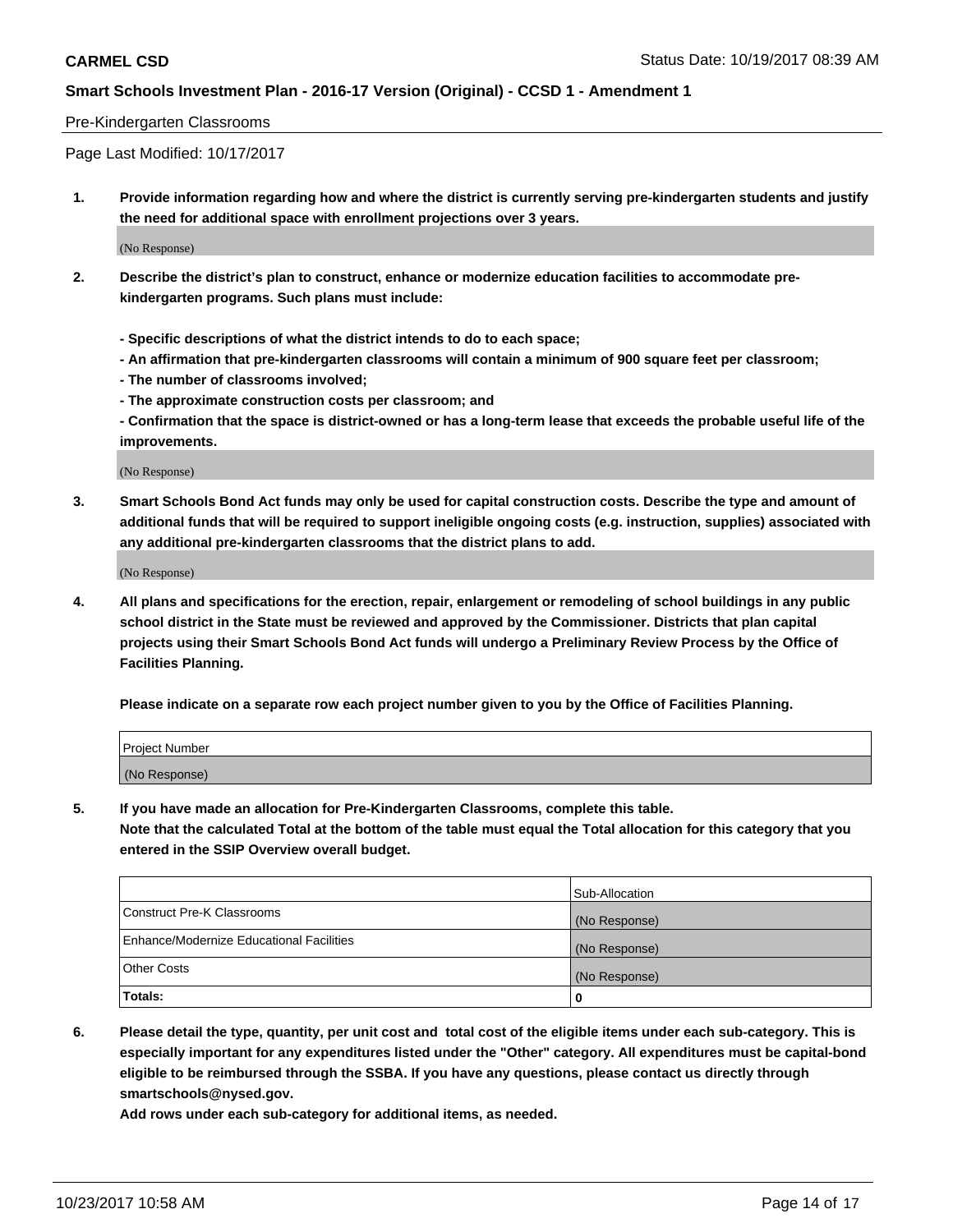# Pre-Kindergarten Classrooms

Page Last Modified: 10/17/2017

| Select the allowable expenditure | Item to be purchased | Quantity      | Cost per Item | <b>Total Cost</b> |
|----------------------------------|----------------------|---------------|---------------|-------------------|
| type.                            |                      |               |               |                   |
| Repeat to add another item under |                      |               |               |                   |
| each type.                       |                      |               |               |                   |
| (No Response)                    | (No Response)        | (No Response) | (No Response) | (No Response)     |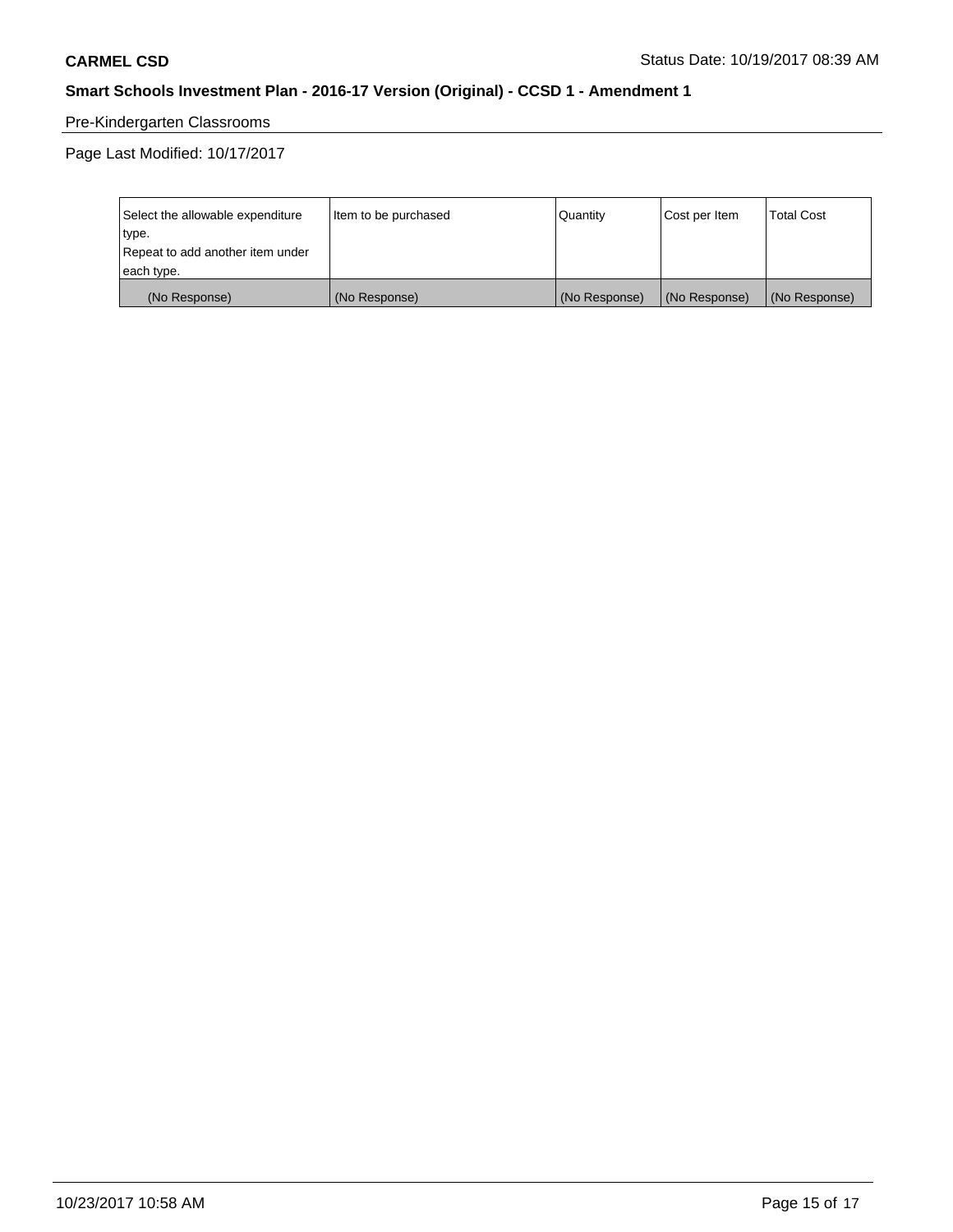#### Replace Transportable Classrooms

Page Last Modified: 09/01/2017

**1. Describe the district's plan to construct, enhance or modernize education facilities to provide high-quality instructional space by replacing transportable classrooms.**

(No Response)

**2. All plans and specifications for the erection, repair, enlargement or remodeling of school buildings in any public school district in the State must be reviewed and approved by the Commissioner. Districts that plan capital projects using their Smart Schools Bond Act funds will undergo a Preliminary Review Process by the Office of Facilities Planning.**

**Please indicate on a separate row each project number given to you by the Office of Facilities Planning.**

| <b>Project Number</b> |  |
|-----------------------|--|
| (No Response)         |  |

**3. For large projects that seek to blend Smart Schools Bond Act dollars with other funds, please note that Smart Schools Bond Act funds can be allocated on a pro rata basis depending on the number of new classrooms built that directly replace transportable classroom units.**

**If a district seeks to blend Smart Schools Bond Act dollars with other funds describe below what other funds are being used and what portion of the money will be Smart Schools Bond Act funds.**

(No Response)

**4. If you have made an allocation for Replace Transportable Classrooms, complete this table. Note that the calculated Total at the bottom of the table must equal the Total allocation for this category that you entered in the SSIP Overview overall budget.**

|                                                | Sub-Allocation |
|------------------------------------------------|----------------|
| Construct New Instructional Space              | (No Response)  |
| Enhance/Modernize Existing Instructional Space | (No Response)  |
| <b>Other Costs</b>                             | (No Response)  |
| Totals:                                        | 0              |

**5. Please detail the type, quantity, per unit cost and total cost of the eligible items under each sub-category. This is especially important for any expenditures listed under the "Other" category. All expenditures must be capital-bond eligible to be reimbursed through the SSBA. If you have any questions, please contact us directly through smartschools@nysed.gov.**

| Select the allowable expenditure | Item to be purchased | Quantity      | Cost per Item | <b>Total Cost</b> |
|----------------------------------|----------------------|---------------|---------------|-------------------|
| type.                            |                      |               |               |                   |
| Repeat to add another item under |                      |               |               |                   |
| each type.                       |                      |               |               |                   |
| (No Response)                    | (No Response)        | (No Response) | (No Response) | (No Response)     |